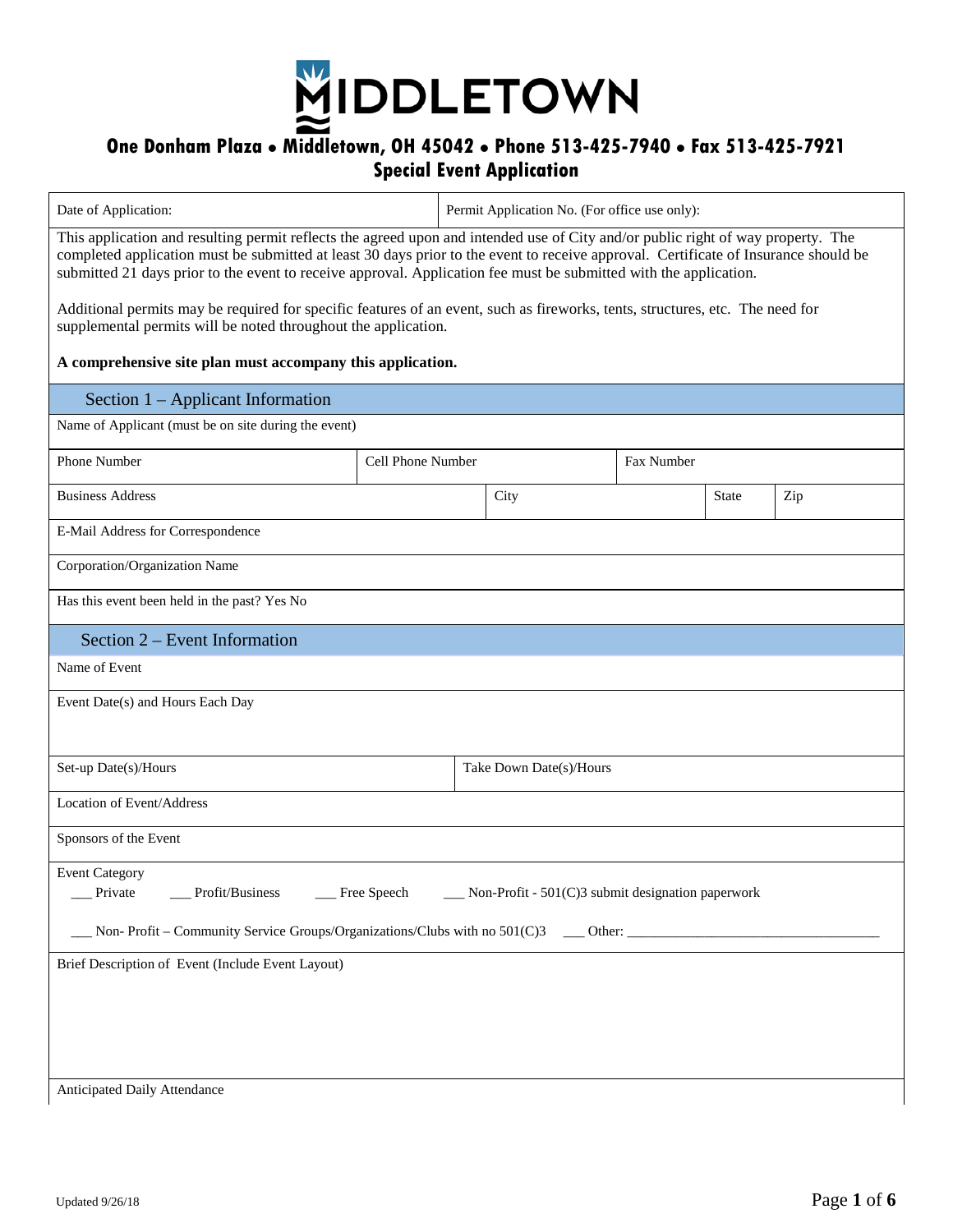| Section 3 – Event Features                                                                                                                                                                                                                                                                                                                                                     |                                                                                                            |  |  |  |
|--------------------------------------------------------------------------------------------------------------------------------------------------------------------------------------------------------------------------------------------------------------------------------------------------------------------------------------------------------------------------------|------------------------------------------------------------------------------------------------------------|--|--|--|
| Will a fee be charged for this event? Yes No                                                                                                                                                                                                                                                                                                                                   |                                                                                                            |  |  |  |
| Will food/beverages be sold? Yes No If yes, you will need a food service permit. For more information, call the Health Dept. at 513-425-<br>1818.                                                                                                                                                                                                                              |                                                                                                            |  |  |  |
| What type of advertising/promotion will be done prior to the event? Please attach all promotional material.                                                                                                                                                                                                                                                                    |                                                                                                            |  |  |  |
| Will signs/banners be placed in the Right-of-Way? Yes No Note: the Right-of-Way is typically the area between the street and back of walk.<br>If yes, you will need to apply for a Temporary Sign Permit from Panning & Zoning at 513-425-7922.                                                                                                                                |                                                                                                            |  |  |  |
| Will public parking lots be utilized? Yes No Location:                                                                                                                                                                                                                                                                                                                         |                                                                                                            |  |  |  |
| Will the event include any of the following? (Indicate on site plan):                                                                                                                                                                                                                                                                                                          |                                                                                                            |  |  |  |
| Fireworks Yes No                                                                                                                                                                                                                                                                                                                                                               |                                                                                                            |  |  |  |
| Note: Fireworks must be done by a State of Ohio licensed Pyrotechnician, who must provide State permit forms for approval by the Fire<br>and Police Chiefs. The organizer shall supply insurance information. The Fire Marshall is required to be present at the expense of the<br>event organizer. For more information, please call the Fire Dept. at 513-425-7996.          |                                                                                                            |  |  |  |
| Company                                                                                                                                                                                                                                                                                                                                                                        | Contact name and phone                                                                                     |  |  |  |
| Tents or canopies Yes No                                                                                                                                                                                                                                                                                                                                                       | If yes, you will need to apply for a Tent Permit from Building Inspection, and comply with applicable Fire |  |  |  |
| codes.<br>Company                                                                                                                                                                                                                                                                                                                                                              | Contact name and phone                                                                                     |  |  |  |
| If yes, describe:<br>Open Flames or Cooking Yes No                                                                                                                                                                                                                                                                                                                             |                                                                                                            |  |  |  |
| Temporary Fencing Yes No                                                                                                                                                                                                                                                                                                                                                       |                                                                                                            |  |  |  |
| Available restroom facilities Yes No<br>Explain:                                                                                                                                                                                                                                                                                                                               |                                                                                                            |  |  |  |
| Note: The event organizer is responsible for maintenance, damage, and supplies for public restrooms or obtaining portable restrooms.                                                                                                                                                                                                                                           |                                                                                                            |  |  |  |
| Amplification (speakers, sound systems, etc.) Yes No<br>Note: Please maintain reasonable sound levels to avoid disturbing other park users or neighbors.                                                                                                                                                                                                                       |                                                                                                            |  |  |  |
| Signs/Banners staked into the ground? Yes No                                                                                                                                                                                                                                                                                                                                   |                                                                                                            |  |  |  |
| Water Service Yes No<br>Explain:                                                                                                                                                                                                                                                                                                                                               |                                                                                                            |  |  |  |
| Carnival/Amusement/Inflatable Rides Yes No                                                                                                                                                                                                                                                                                                                                     |                                                                                                            |  |  |  |
| Note: Questions regarding rides at your event, please contact Building Inspection at 513-425-7973 and Fire at 513-425-7996. It is the event<br>organizer's responsibility to have all applicable permits or licensing from the Ohio Dept. of Agriculture for inflatable rides. For more                                                                                        |                                                                                                            |  |  |  |
| information, please contact Ohio Dept. of Agriculture, Amusement Ride Safety, 8995 East Main St., Reynoldsburg, OH 43068, (614) 728-<br>6280 or email at ridesafety@agri.ohio.gov.                                                                                                                                                                                             |                                                                                                            |  |  |  |
| Company                                                                                                                                                                                                                                                                                                                                                                        | Contact name and phone                                                                                     |  |  |  |
| Electrical services/Generators<br><b>Yes No</b>                                                                                                                                                                                                                                                                                                                                | If yes, you will need to apply for an Electrical Permit from Building Inspection.                          |  |  |  |
| Company                                                                                                                                                                                                                                                                                                                                                                        | Contact name and phone                                                                                     |  |  |  |
| Showmobile Yes No<br>Note: The Showmobile may be used for special events held within the City or within a 10-mile radius. All requests to use the Showmobile<br>must be approved by Public Works. A security deposit and certificate of insurance are required to secure reservation. For more<br>information and to request a contract, contact Public Works at 513-425-1897. |                                                                                                            |  |  |  |
| City Building Yes No<br>If yes, please explain                                                                                                                                                                                                                                                                                                                                 |                                                                                                            |  |  |  |
| If the event is on City property, please list additional needs (trash containers, electric service, picnic tables, bleachers, etc.):                                                                                                                                                                                                                                           |                                                                                                            |  |  |  |
|                                                                                                                                                                                                                                                                                                                                                                                |                                                                                                            |  |  |  |
|                                                                                                                                                                                                                                                                                                                                                                                |                                                                                                            |  |  |  |
|                                                                                                                                                                                                                                                                                                                                                                                |                                                                                                            |  |  |  |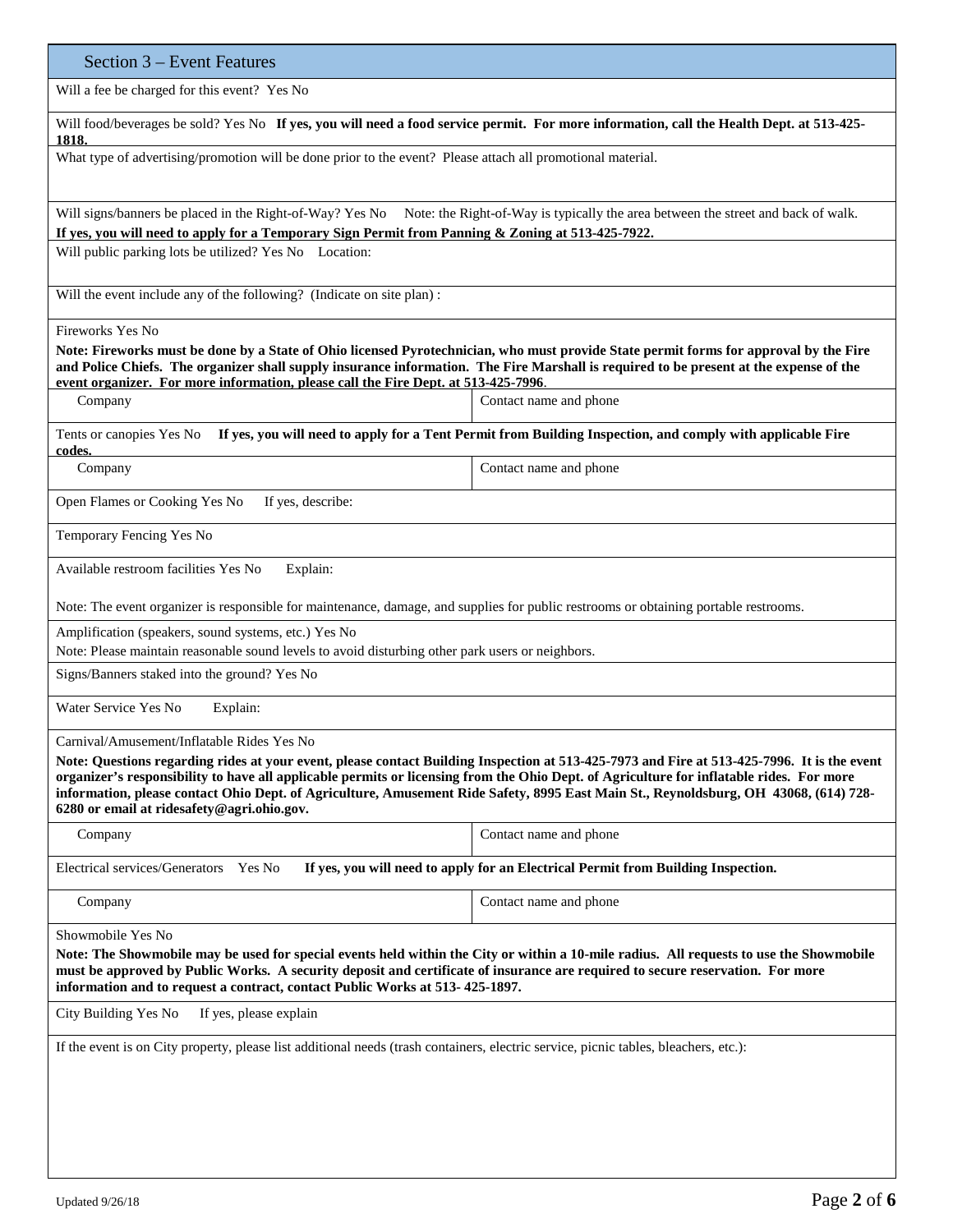## Section 4 – Sports Facilities/Parks

Does the event propose using any of the following

Note: Generally, permits **will not** be granted during regularly scheduled sports seasons as blocked out by Youth Sports Organizations that have a license agreement with the City of Middletown for a specific facility.

| Goldman Park Softball Diamonds Yes No                                                                                                                                                                                                                                | Jacot Park Soccer Fields Yes No           |  |
|----------------------------------------------------------------------------------------------------------------------------------------------------------------------------------------------------------------------------------------------------------------------|-------------------------------------------|--|
| Smith Park Soccer Fields Yes No                                                                                                                                                                                                                                      | Smith Park Baseball Diamonds Yes No       |  |
| Dixie Heights Baseball Diamonds Yes No                                                                                                                                                                                                                               | Other field or diamond Yes No<br>Name(s): |  |
|                                                                                                                                                                                                                                                                      |                                           |  |
| Will concessions be required? Yes No                                                                                                                                                                                                                                 |                                           |  |
| Will a gate/entrance fee be charged for event? Yes No<br>If yes, how much?                                                                                                                                                                                           |                                           |  |
| Will dumpster usage be required? Yes No<br>If no, explain how trash will be disposed of:                                                                                                                                                                             |                                           |  |
| Will field maintenance be required? Yes No                                                                                                                                                                                                                           |                                           |  |
| Will restrooms be required? Yes No                                                                                                                                                                                                                                   |                                           |  |
| If facility is under a license agreement, concessions will be provided by the licensed Youth Sports Organization. Field maintenance fees<br>will be waived when concessions are provided by licensee. Otherwise, the field maintenance fee shall be \$200 per event. |                                           |  |
|                                                                                                                                                                                                                                                                      |                                           |  |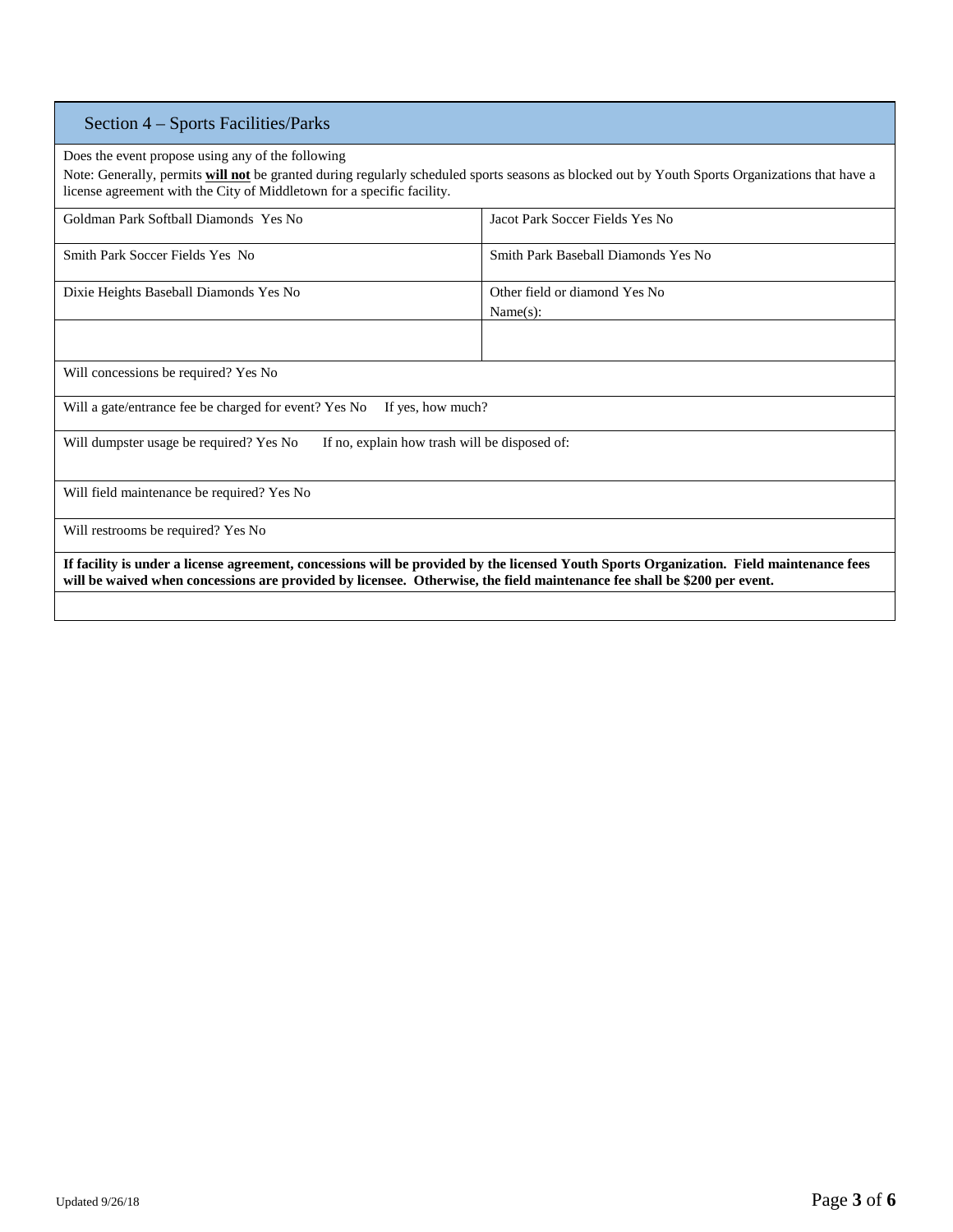| Section 5 – Transportation                                                                                                                                                                                                                                                                                                                                                                                                                                                                                                                                                                                                                                                                                                                                                                                                                                                                                                              |                               |               |  |  |
|-----------------------------------------------------------------------------------------------------------------------------------------------------------------------------------------------------------------------------------------------------------------------------------------------------------------------------------------------------------------------------------------------------------------------------------------------------------------------------------------------------------------------------------------------------------------------------------------------------------------------------------------------------------------------------------------------------------------------------------------------------------------------------------------------------------------------------------------------------------------------------------------------------------------------------------------|-------------------------------|---------------|--|--|
| Does the event propose using, closing or blocking any of the following<br>Note: Permits will not be granted to close local, collector, or arterial streets. Exceptions may be made on cul-de-sacs or dead-end streets where<br>traffic flow is minimally impacted, and for large-scale City events.                                                                                                                                                                                                                                                                                                                                                                                                                                                                                                                                                                                                                                     |                               |               |  |  |
| City Streets Yes No. If yes, see Traffic Control Guidelines below                                                                                                                                                                                                                                                                                                                                                                                                                                                                                                                                                                                                                                                                                                                                                                                                                                                                       | City Sidewalks Yes No         |               |  |  |
| Multiuse Paths Yes No                                                                                                                                                                                                                                                                                                                                                                                                                                                                                                                                                                                                                                                                                                                                                                                                                                                                                                                   | Public Parking Lots Yes No    |               |  |  |
| <b>TRAFFIC CONTROL GUIDELINES</b><br>*For Large-Scale City Events:<br>Please list the proposed street closures. If additional closures are needed (parade routes, etc.), please attach separately.                                                                                                                                                                                                                                                                                                                                                                                                                                                                                                                                                                                                                                                                                                                                      |                               |               |  |  |
| Location $(a)$ :                                                                                                                                                                                                                                                                                                                                                                                                                                                                                                                                                                                                                                                                                                                                                                                                                                                                                                                        | Time (from)                   | am/pm<br>(to) |  |  |
| Location (b):                                                                                                                                                                                                                                                                                                                                                                                                                                                                                                                                                                                                                                                                                                                                                                                                                                                                                                                           | am/pm<br>Time (from)          | (to)<br>am/pm |  |  |
| Location $(c)$ :                                                                                                                                                                                                                                                                                                                                                                                                                                                                                                                                                                                                                                                                                                                                                                                                                                                                                                                        | am/pm<br>Time (from)<br>am/pm | (to)<br>am/pm |  |  |
| Location $(d)$ :                                                                                                                                                                                                                                                                                                                                                                                                                                                                                                                                                                                                                                                                                                                                                                                                                                                                                                                        | Time (from)<br>am/pm          | (to)<br>am/pm |  |  |
| Please attach a detailed traffic control plan with a diagram of all traffic control devices needed and detour routes. This plan will be<br>reviewed by the Engineering Department to ensure that it meets the requirements of the Ohio Manual of Uniform Traffic Control Devices<br>(OMUTCD).<br>Traffic Control Plan Attached? Yes No                                                                                                                                                                                                                                                                                                                                                                                                                                                                                                                                                                                                  |                               |               |  |  |
| If road closures are to occur, Public Works personnel reserves the right to install traffic control. The applicant will be responsible for<br>costs associated with traffic control. For further information, please contact Public Works at 513-425-1897.                                                                                                                                                                                                                                                                                                                                                                                                                                                                                                                                                                                                                                                                              |                               |               |  |  |
| *For Cul-de-Sac/Dead-End Closures:                                                                                                                                                                                                                                                                                                                                                                                                                                                                                                                                                                                                                                                                                                                                                                                                                                                                                                      |                               |               |  |  |
| Please list the proposed street closure:                                                                                                                                                                                                                                                                                                                                                                                                                                                                                                                                                                                                                                                                                                                                                                                                                                                                                                |                               |               |  |  |
| Location:                                                                                                                                                                                                                                                                                                                                                                                                                                                                                                                                                                                                                                                                                                                                                                                                                                                                                                                               | Time (from)<br>am/m           | (to)<br>am/pm |  |  |
| Road closures for special events requiring detours should be installed by our IMSA certified personnel in our Public Works Department.<br>Outside of normal hours an overtime fee will be charged. If it is permissible for the applicant to be responsible for the installation and removal of<br>traffic control devices, equipment used must be compliant to the Ohio Manual of Uniform Traffic Control Devices (OMUTCD). These can be<br>obtained from a commercial traffic company or may be borrowed from the Public Works Department, if available. All materials on loan from<br>Public Works require a refundable deposit of \$300. The event organizer may arrange to have the devices dropped off on-site during<br>normal business hours and picked up after the event. For further information, please contact Public Works at 425-1897. Traffic control<br>arrangements must be made at least 21 days prior to the event. |                               |               |  |  |
| Road closures must be removed at the approved end time of the event. No closures shall remain overnight. All traffic control is subject to<br>City inspection, and if found to be inadequate, could result in termination of the event. Event organizers must adhere to the approved<br>Traffic Control Plan. No alterations may be made to the traffic control unless approved by City staff.                                                                                                                                                                                                                                                                                                                                                                                                                                                                                                                                          |                               |               |  |  |
| <b>STREET</b><br><b>EVENT</b><br>Min. 150'<br><b>ROAD</b><br><b>CLOSED</b><br><b>Type III Barricades</b><br>AHEAD<br>with<br><b>ROAD</b><br><b>CLOSED</b>                                                                                                                                                                                                                                                                                                                                                                                                                                                                                                                                                                                                                                                                                                                                                                               |                               |               |  |  |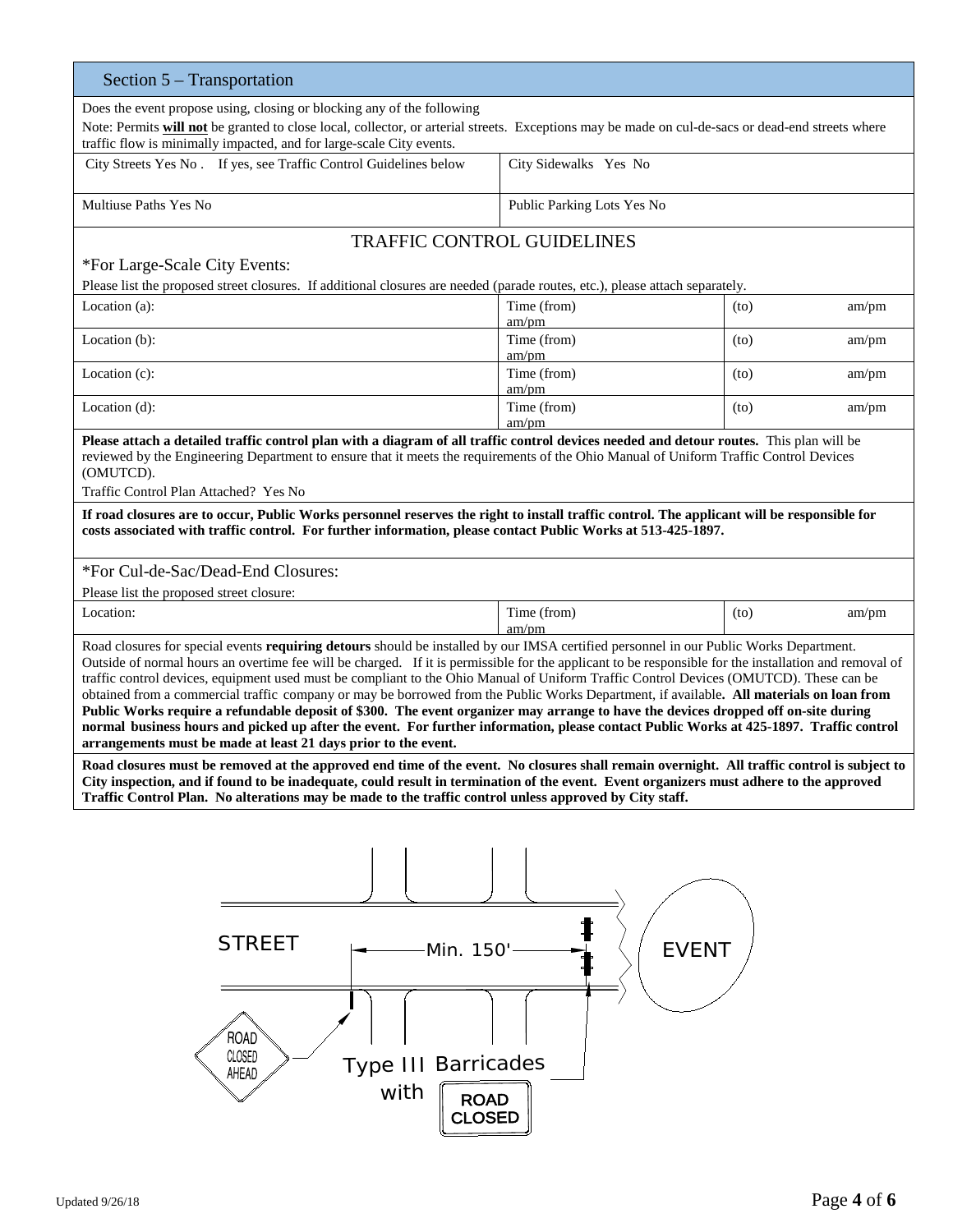| Section 6 – Police Officers                                                                                                                                                                                                                                                                                                                                                                                                                                                                                                                                                                                                                                                                                                                                                                                                              |                        |  |
|------------------------------------------------------------------------------------------------------------------------------------------------------------------------------------------------------------------------------------------------------------------------------------------------------------------------------------------------------------------------------------------------------------------------------------------------------------------------------------------------------------------------------------------------------------------------------------------------------------------------------------------------------------------------------------------------------------------------------------------------------------------------------------------------------------------------------------------|------------------------|--|
| Are you hiring off-duty police officers for security or parade escort? Yes No<br>If yes, number of personnel requested:                                                                                                                                                                                                                                                                                                                                                                                                                                                                                                                                                                                                                                                                                                                  |                        |  |
| Explanation:                                                                                                                                                                                                                                                                                                                                                                                                                                                                                                                                                                                                                                                                                                                                                                                                                             |                        |  |
|                                                                                                                                                                                                                                                                                                                                                                                                                                                                                                                                                                                                                                                                                                                                                                                                                                          |                        |  |
| For further information about hiring police officers, please call Police Administration at 513-425-7756.                                                                                                                                                                                                                                                                                                                                                                                                                                                                                                                                                                                                                                                                                                                                 |                        |  |
| Will private security be hired for the event? Yes No                                                                                                                                                                                                                                                                                                                                                                                                                                                                                                                                                                                                                                                                                                                                                                                     |                        |  |
| Company                                                                                                                                                                                                                                                                                                                                                                                                                                                                                                                                                                                                                                                                                                                                                                                                                                  | Contact name and phone |  |
| Section 7 – Certification                                                                                                                                                                                                                                                                                                                                                                                                                                                                                                                                                                                                                                                                                                                                                                                                                |                        |  |
| I certify the facts set forth in the Special Events Permit Application are true and complete to the best of my knowledge. I authorize the City of<br>Middletown to investigate my background, or the background of any person or entity named in the application. The City of Middletown is hereby<br>authorized to make any investigation of information provided in this application. The undersigned represents, stipulates, contracts and agrees, for<br>themselves and the organization stated above, that they and said organization, jointly severally will indemnify and hold the City of Middletown<br>harmless against liability for any and all claims for damages to property or injury to, or death of persons arising out of or resulting from the issuance<br>of the permit or the conduct of the parade or participants. |                        |  |
|                                                                                                                                                                                                                                                                                                                                                                                                                                                                                                                                                                                                                                                                                                                                                                                                                                          |                        |  |
| Note: Approved application must be available during event for inspection.                                                                                                                                                                                                                                                                                                                                                                                                                                                                                                                                                                                                                                                                                                                                                                |                        |  |

| Appendix $A$ – Fee Schedule                                                 |                                                                                                                                                                                                                                                     |
|-----------------------------------------------------------------------------|-----------------------------------------------------------------------------------------------------------------------------------------------------------------------------------------------------------------------------------------------------|
| Application Fee (non-refundable)<br>*Must be submitted with the application | $$25.00 - 30$ days before event; $$50 - 3$ weeks before event; $$100 - 2$ weeks before<br>event; $$150 - 1$ week before event                                                                                                                       |
| Food Service Permit (Section 3)                                             | \$39.00/day (19.50/day for a Non-Profit 501c3)                                                                                                                                                                                                      |
| Tent Permit (Section 3)                                                     | \$51.50                                                                                                                                                                                                                                             |
| Showmobile Rental (Section 3)                                               | Deposit (Refundable): \$250 One Day Event/\$500 Overnight Event                                                                                                                                                                                     |
|                                                                             | Rental Fee: \$550 Within the City of Middletown, \$750 for Cities of Franklin,<br>Trenton, Monroe including Madison and Lemon Twps.<br>\$1,000 for Other Events with the Director of PW&U Consent                                                   |
|                                                                             | NOTE: Any overtime costs resulting from after-hour or weekend work will be billed<br>to the borrower at the City's current rate.                                                                                                                    |
| Electrical/Generator Permit (Section 3)                                     | \$85.85                                                                                                                                                                                                                                             |
| Field Maintenance Fee (Section 4)                                           | \$200 (fee may be waived if facility is under license agreement and concessions<br>provided by youth sports licensee)                                                                                                                               |
| Road Closure/Detour Barricades (Section 5)                                  | \$300 deposit (refundable) + personnel overtime charges if required to be set<br>up/removed after normal business hours (7:30 AM to 3:30 PM Monday thru Friday)<br>$-3$ hour callout minimum.                                                       |
| Off-duty police officers for security or directing traffic<br>(Section 6)   | \$40.00 for Security Detail/\$45.00 for Traffic Related Detail                                                                                                                                                                                      |
| Temporary Sign Permit (Section 3)                                           | \$30.00 for Temporary Sign Permit                                                                                                                                                                                                                   |
| Trash Removal/Damaged Trash Can Fee                                         | \$25 fee per trash can with any amount of unemptied trash; \$50 fee per missing<br>and/or damaged trash can; Event Organizer will be responsible for any excessive<br>ground trash left after the event. Clean-up cost will be Hourly Rate x Hours. |

٦